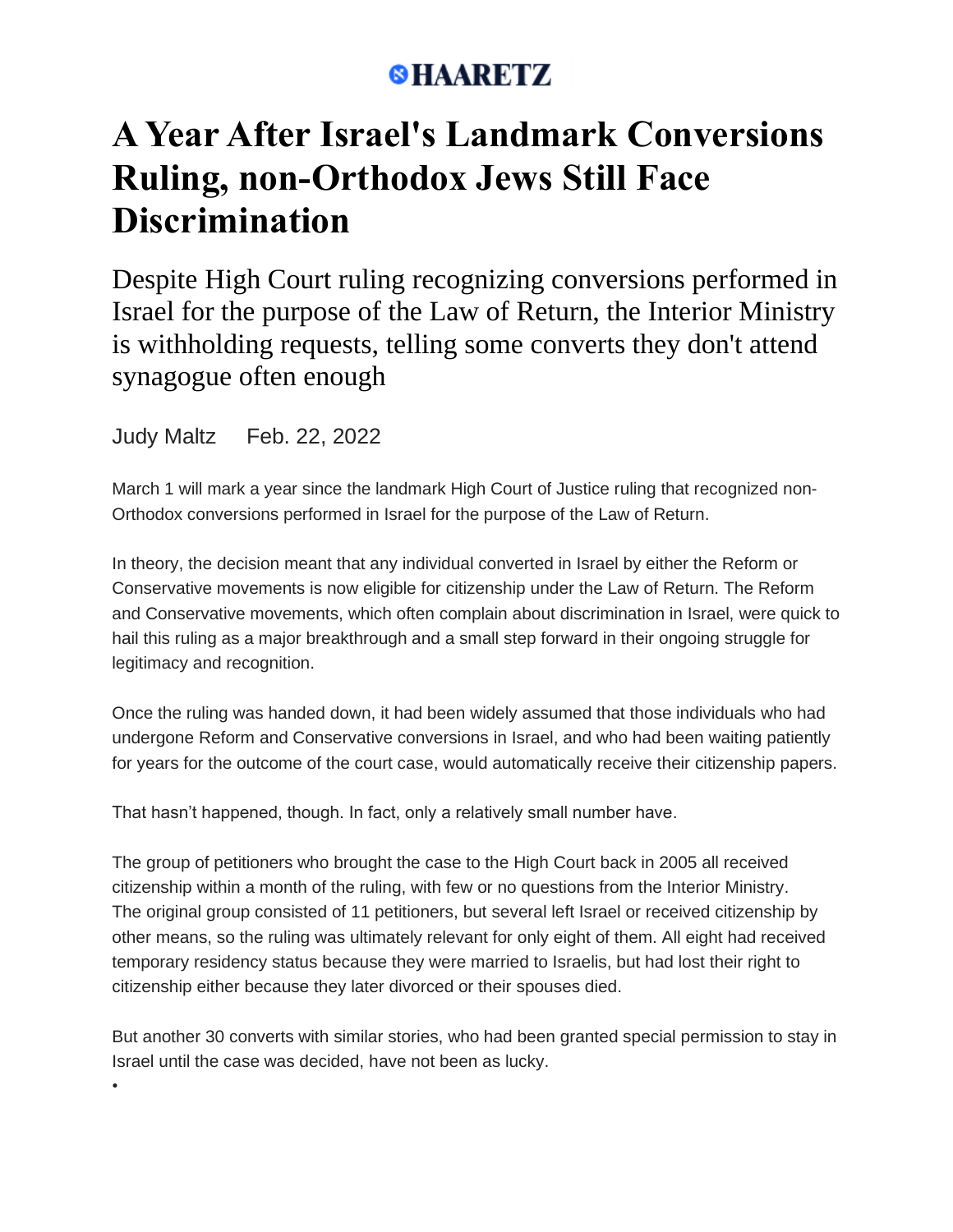Like the original petitioners, these 30 converts had been married to Israelis and were able to obtain temporary residency status. But because their marriages eventually failed or they were widowed, they were no longer eligible for Israeli citizenship through the process of "family reunification." Only if their conversions were recognized, therefore, would they be able to avoid deportation.

Because they were given special permission to stay in Israel until the court ruling was delivered, these 30 converts – known as "the group in waiting" – assumed they would be treated exactly like the original petitioners and obtain their citizenship papers quickly.

But among this larger group, only four converts have thus far been approved for citizenship under the Law of Return, 17 are still awaiting responses from the Interior Ministry and nine have been rejected. The grounds for rejection in many of these cases were that the converts did not attend synagogue regularly.

The Israel Religious Action Center – the advocacy arm of the Reform movement in Israel that represented the original petitioners as well as the group in waiting – is now challenging the Interior Ministry on the matter.

Under the Law of Return, any Jew by choice who has converted abroad in a "recognized Jewish community," regardless of the denomination, has the right to immigrate to Israel and receive automatic citizenship. Until a year ago, the Law of Return distinguished between two categories of non-Orthodox converts: those who had converted abroad and were eligible for aliyah and automatic citizenship, and those who had converted in Israel and were not.

Among those who had converted abroad, the Interior Ministry required that they be active in their local Jewish community for at least nine months before making aliyah, so as to ensure that their motives for converting were genuine.

The ministry has decided to apply this same rule to conversions performed in Israel, but much more forcefully. It is now seeking proof that all those converted by the non-Orthodox movements, who are applying for citizenship under the Law of Return, provide proof that they have attended synagogue regularly since they converted. In certain cases, that requires proof of synagogue engagement for as long as 15 years.

"We do not believe this rule should apply in Israel, which as a Jewish state is a unique community," said attorney Nicole Maor, director of the Legal Aid Center for Olim at IRAC. "Indeed, it is one big Jewish community and by virtue of the fact that they are living here in Israel, these converts are actively involved in a Jewish community."

IRAC recently sent a letter to the ministry requesting that it not apply this rule in Israel. It has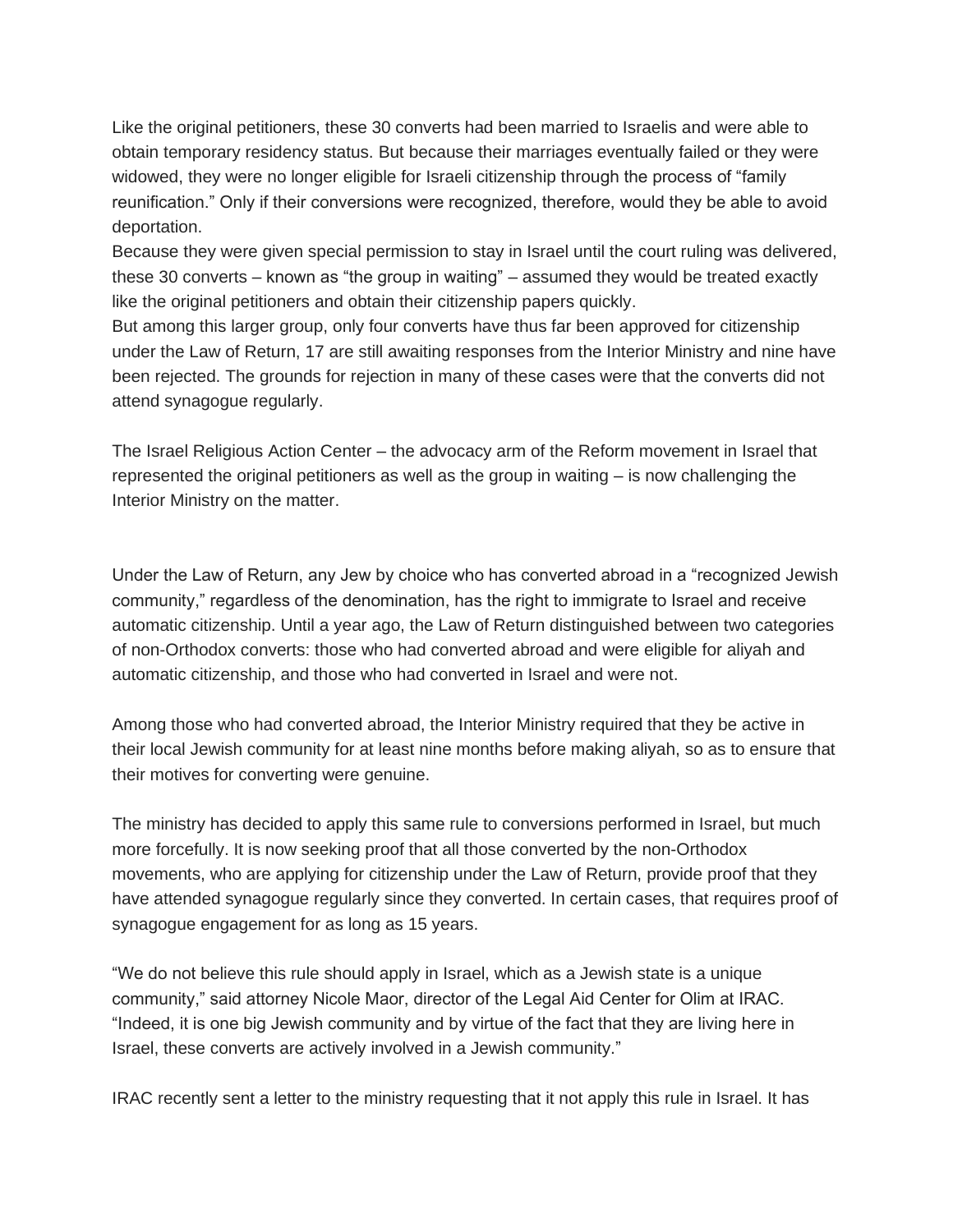also sent a letter to the Attorney General's Office charging that the ministry has misinterpreted the essence of the High Court ruling in its treatment of the group in waiting. According to Maor, it has not received responses to either of these letters.

Some of the converts were rejected on the grounds that their conversions were deemed fictitious and undertaken for the sole purpose of obtaining status in Israel.

IRAC has appealed all the rejections with the ministry. Except for one case, in which the appeal has already been rejected, the ministry has yet to respond to the appeals. IRAC is now appealing the one final rejection in Jerusalem District Court.

Asked for comment, Tomer Moskowitz, director of the ministry's Population and Immigration Authority, said: "It is my job to establish that these were proper conversions and that there were no grounds for disqualifying them – such as, their being done for the sole purpose of obtaining status in Israel. We need time to respond to all the requests, but have already begun handing out our responses. Some people have been happy with these responses, others have not. But we are by no means trying to trick the High Court or to circumvent its ruling."

The Reform and Conservative movements together convert about 250 people a year in Israel. The vast majority of these are already eligible for citizenship under the Law of Return, since they have at least one Jewish grandparent. Only about 10 percent every year are not eligible under the Law of Return.

Because the non-Orthodox movements, as a matter of principle, do not convert tourists or asylum seekers, this small group consists mainly of spouses or partners of Israelis who have temporary residency status.

Spouses and partners of Israelis are eligible for citizenship under the family reunification process, but this process is not automatic and can take anywhere from four-and-a-half to seven years. Of those converts who are not eligible for citizenship under the Law of Return, the majority eventually obtain citizenship through this process. The exceptions, for whom the High Court ruling is most relevant, would be those whose relationships have fallen apart. Until a year ago, these converts would have lost their right to Israeli citizenship and faced deportation.

## Breaking the monopoly

The High Court ruling came in response to the 2005 petition submitted on behalf of a group of temporary residents who had been converted by the Reform and Conservative movements, but whose requests for citizenship under the Law of Return had been denied by the Interior Ministry.